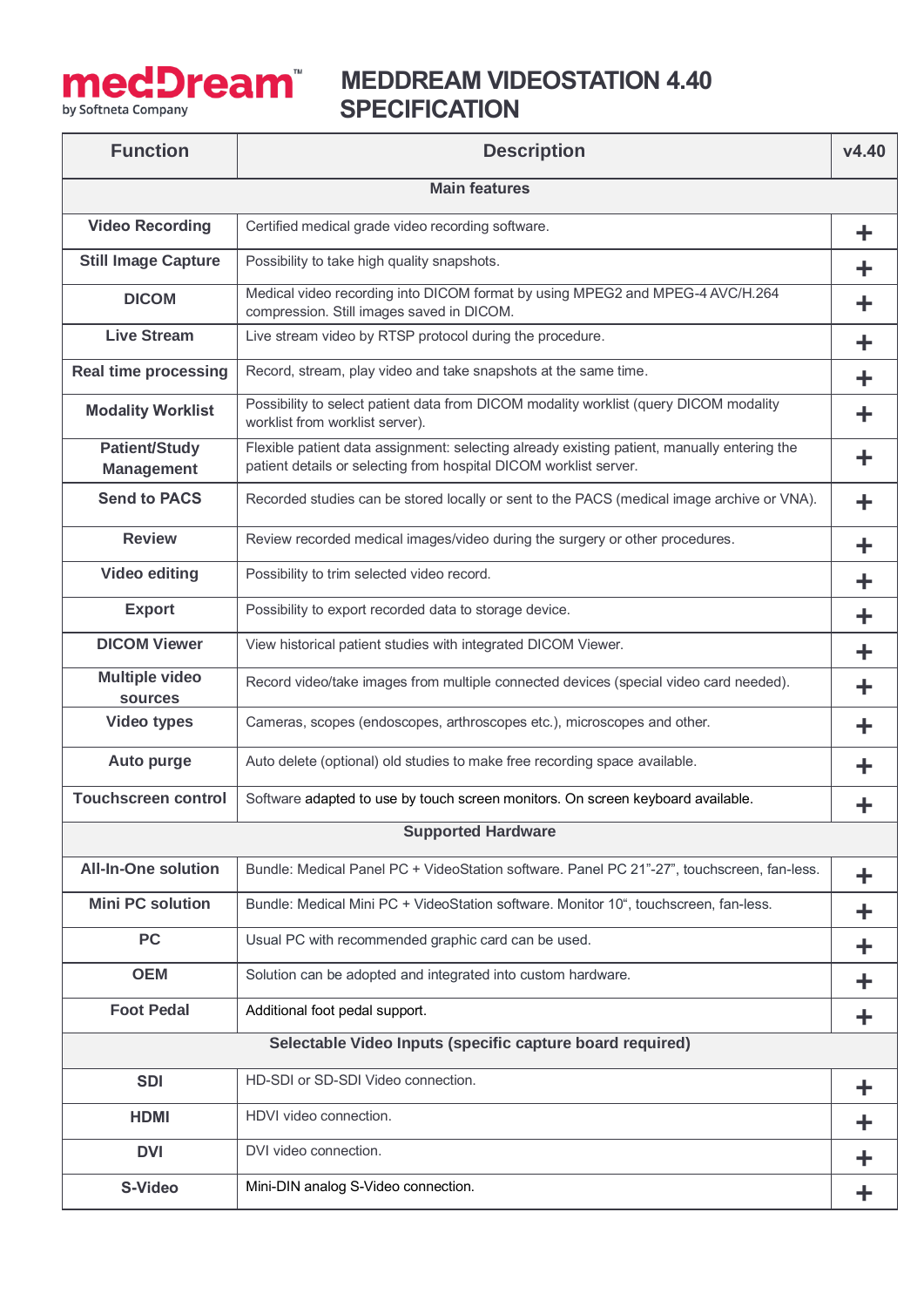| <b>Composite (CVBS)</b>                         | BNC analog Composite (CVBS) connection.                                                                                                                                                 | ÷  |  |  |
|-------------------------------------------------|-----------------------------------------------------------------------------------------------------------------------------------------------------------------------------------------|----|--|--|
| <b>Selectable Audio Inputs</b>                  |                                                                                                                                                                                         |    |  |  |
| <b>EMBEDDED</b>                                 | EMBEDDED audio input.                                                                                                                                                                   | ÷. |  |  |
| LINE_IN                                         | LINE_IN audio input.                                                                                                                                                                    | ╋  |  |  |
| <b>MICROPHONE</b>                               | SOUNDCARD MICROPHONE audio input.                                                                                                                                                       | ╋  |  |  |
| <b>SOUNDCARD</b>                                | SOUNDCARD LINE_IN audio input.                                                                                                                                                          | ÷  |  |  |
| <b>Video Recording Formats</b>                  |                                                                                                                                                                                         |    |  |  |
| 4K                                              | 4K up to 3840×2160@60/50.                                                                                                                                                               | ╈  |  |  |
| HD                                              | HD up to 1920×1080@60/50.                                                                                                                                                               | ╋  |  |  |
| Analog                                          | PAL or NTSC.                                                                                                                                                                            | ╋  |  |  |
|                                                 | <b>Modality Worklist</b>                                                                                                                                                                |    |  |  |
| <b>Modality worklist</b><br>search              | Modality worklist query parameters: Accession Number, Patient's Name, Patient ID, Modality,<br>Scheduled Station AE Title, Scheduled Procedure Step Start Date, Requested Procedure ID. | ╋  |  |  |
| <b>Modality worklist</b><br>results             | Full modality worklist result that includes: Referenced, Study, Patient, Requested and<br>Scheduled procedure information.                                                              | ╋  |  |  |
| <b>Configuration Features</b>                   |                                                                                                                                                                                         |    |  |  |
| <b>Support character</b><br>sets                | ISO_IR 192 - Unicode in UTF-8, ISO_IR 100 - Latin alphabet No. 1, ISO_IR 144 - Cyrillic.                                                                                                | ╋  |  |  |
| Video profile                                   | Possibility to create and apply profile for video source device. Selectable: transfer syntax,<br>encoding, audio/video quality, resolution, frame rate per second (fps), aspect ratio.  | ╈  |  |  |
| Video length                                    | Possibility to specify video interval length to automatically split videos during recording.                                                                                            | ╋  |  |  |
| <b>Adjust video</b>                             | Possibility to adjust video settings control: contrast, brightness, hue, sharpness, saturation.                                                                                         | ╋  |  |  |
| <b>Encoding</b>                                 | Possibility to select encoding type: software or intel media sdk.                                                                                                                       | т  |  |  |
| <b>Recording quality</b>                        | Possibility to choose recording quality.                                                                                                                                                | ÷  |  |  |
| <b>Streaming profile</b>                        | Possibility to create and apply Profile for video streaming. Selectable: encoding, audio/video,<br>resolution, frame rate per socond (fps), audio quality.                              | ╋  |  |  |
| <b>Streaming quality</b>                        | Possibility to choose streaming quality.                                                                                                                                                | ╋  |  |  |
| <b>Multi language</b><br>support                | Supported languages: English, Lithuanian. Possibility to support more languages by request.                                                                                             | ÷  |  |  |
| <b>Image Transfer syntaxes for still images</b> |                                                                                                                                                                                         |    |  |  |
| <b>JPEG Baseline</b><br>(Process 1)             | Images can be stored in JPEG Baseline (Process 1) (Transfer Syntax UID:<br>1.2.840.10008.1.2.4.50).                                                                                     | ÷  |  |  |
|                                                 | <b>Video Transfer syntaxes for Video Recording</b>                                                                                                                                      |    |  |  |
| <b>MPEG2 Main Level</b>                         | Video can be stored in MPEG2 Main Profile Main Level Transfer Syntax (Transfer Syntax<br>UID: 1.2.840.10008.1.2.4.100).                                                                 | ╈  |  |  |
| <b>MPEG2 High Level</b>                         | Video can be stored in MPEG2 Main Profile @ High Level Transfer Syntax (Transfer Syntax<br>UID: 1.2.840.10008.1.2.4.101).                                                               | ÷  |  |  |
| <b>MPEG-4 High Profile</b>                      | Video can be stored in MPEG-4 AVC/H.264 High Profile / Level 4.1 Transfer Syntax<br>(Transfer Syntax UID: 1.2.840.10008.1.2.4.102).                                                     | ÷  |  |  |
| <b>MPEG-4 BD-</b><br>compatible High            | Video can be stored in MPEG-4 AVC/H.264 BD-compatible High Profile / Level 4.1 (Transfer<br>Syntax UID: 1.2.840.10008.1.2.4.103).                                                       |    |  |  |

**Profile**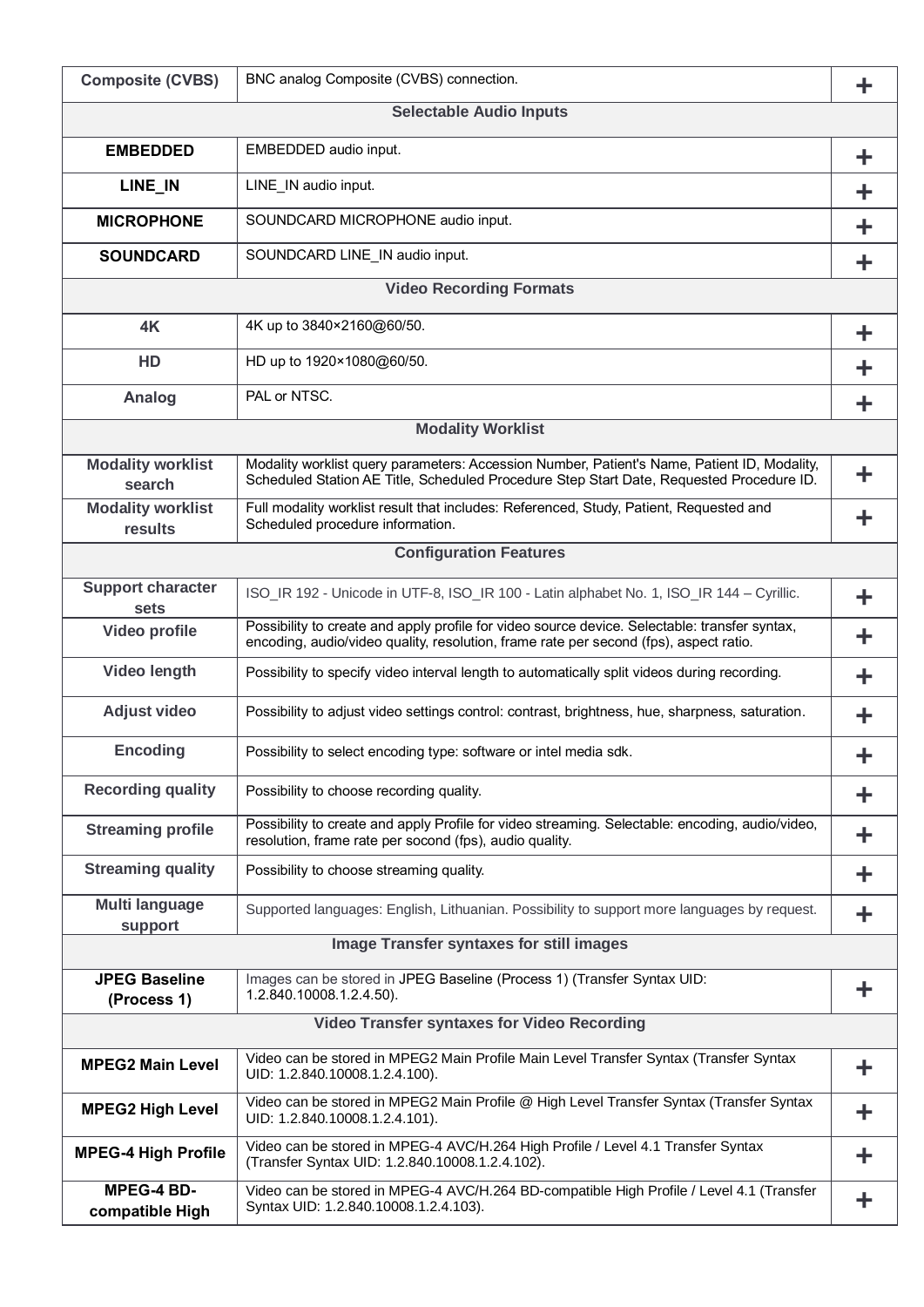|                                                                                                                                                                                                                                                                                                                                                                              | Supporter SOP classes for video and still images                                                                                                  |   |  |  |
|------------------------------------------------------------------------------------------------------------------------------------------------------------------------------------------------------------------------------------------------------------------------------------------------------------------------------------------------------------------------------|---------------------------------------------------------------------------------------------------------------------------------------------------|---|--|--|
| <b>Secondary Capture</b><br><b>Image Storage</b>                                                                                                                                                                                                                                                                                                                             | SOP Class for Image/Video Storage Services (SOP UID: 1.2.840.10008.5.1.4.1.1.7).                                                                  |   |  |  |
| Video recording and still image capture modalities                                                                                                                                                                                                                                                                                                                           |                                                                                                                                                   |   |  |  |
| <b>OT</b>                                                                                                                                                                                                                                                                                                                                                                    | Recommended to use this modality for video recording and still images.                                                                            |   |  |  |
| <b>OP</b>                                                                                                                                                                                                                                                                                                                                                                    | Possibility to specify other modality such as: Ophthalmic Photography (DICOM will be stored<br>using Secondary Capture SOP class).                |   |  |  |
| <b>ES</b>                                                                                                                                                                                                                                                                                                                                                                    | Possibility to specify other modality such as: Endoscopy modality (DICOM will be stored<br>using Secondary Capture SOP class).                    | ╋ |  |  |
| <b>XC</b>                                                                                                                                                                                                                                                                                                                                                                    | Possibility to specify other modality such as: External-camera Photography modality (DICOM<br>will be stored using Secondary Capture SOP class.). |   |  |  |
|                                                                                                                                                                                                                                                                                                                                                                              | <b>Integrated DICOM Viewer features</b>                                                                                                           |   |  |  |
| This specification file contains only description of MedDream VideoStation product functionalities. MedDream VideoStation product<br>contains also integrated MedDream WEB DICOM Viewer functionalities. For full list of MedDream DICOM Viewer specifications<br>please read the <b>Specification file</b> . There MedDream viewing functionalities are described, such as: |                                                                                                                                                   |   |  |  |
| <b>General features</b>                                                                                                                                                                                                                                                                                                                                                      | Pan, Zoom, Scroll, etc.                                                                                                                           | ╋ |  |  |
| <b>Measurements</b>                                                                                                                                                                                                                                                                                                                                                          | Line, Angle, Polyline, etc.                                                                                                                       |   |  |  |
| <b>Viewport features</b>                                                                                                                                                                                                                                                                                                                                                     | Ellipse ROI propagation, Copy image to the clipboard, Quick save KO and PR, etc.                                                                  |   |  |  |
| <b>Layout features</b>                                                                                                                                                                                                                                                                                                                                                       | Thumbnail position, Multi-image, Hanging Protocols, etc.                                                                                          |   |  |  |
| <b>Manipulation</b><br>features                                                                                                                                                                                                                                                                                                                                              | Simultaneous scrolling, Sync Windowing, Crosshair, etc.                                                                                           |   |  |  |
| <b>Supporting functions</b>                                                                                                                                                                                                                                                                                                                                                  | Report, Study forward, Export, etc.                                                                                                               |   |  |  |
| <b>Specific features</b>                                                                                                                                                                                                                                                                                                                                                     | Live Share support, PET-CT Fusion, Color channels, etc.                                                                                           |   |  |  |
| <b>ECG</b>                                                                                                                                                                                                                                                                                                                                                                   | Measurement (mV, s), QT points (RR, QT, QTc), HR, etc.                                                                                            |   |  |  |
| <b>Ultrasound</b>                                                                                                                                                                                                                                                                                                                                                            | VTI (Velocity Time Integral), etc.                                                                                                                |   |  |  |
| <b>MPR</b>                                                                                                                                                                                                                                                                                                                                                                   | Orthogonal MPR, Axial MPR, Coronal MPR, Sagittal MPR, etc.                                                                                        |   |  |  |
| <b>Optional advanced</b><br><b>MPR features</b>                                                                                                                                                                                                                                                                                                                              | MPR Oblique, 3D rendering, MPR/MIP comparison, etc.                                                                                               |   |  |  |
| <b>Customization</b><br>features                                                                                                                                                                                                                                                                                                                                             | Theme, Thumbnail view, Language support, etc.                                                                                                     |   |  |  |
| <b>Other viewing</b><br>functionalities                                                                                                                                                                                                                                                                                                                                      | All viewing functionalities are described in MedDream DICOM Viewer Specification file                                                             |   |  |  |
| Supported modalities in integrated DICOM Viewer                                                                                                                                                                                                                                                                                                                              |                                                                                                                                                   |   |  |  |
| <b>CT</b>                                                                                                                                                                                                                                                                                                                                                                    | Computer Tomography modality.                                                                                                                     | ╈ |  |  |
| <b>MR</b>                                                                                                                                                                                                                                                                                                                                                                    | Magnetic Resonance modality.                                                                                                                      | ╋ |  |  |
| XA                                                                                                                                                                                                                                                                                                                                                                           | X-Ray Angiography modality.                                                                                                                       | ╈ |  |  |
| <b>CR/DX</b>                                                                                                                                                                                                                                                                                                                                                                 | Computed Radiography/Digital Radiography modality.                                                                                                |   |  |  |
| <b>PT</b>                                                                                                                                                                                                                                                                                                                                                                    | Positron Emission Tomography (PET) modality.                                                                                                      |   |  |  |